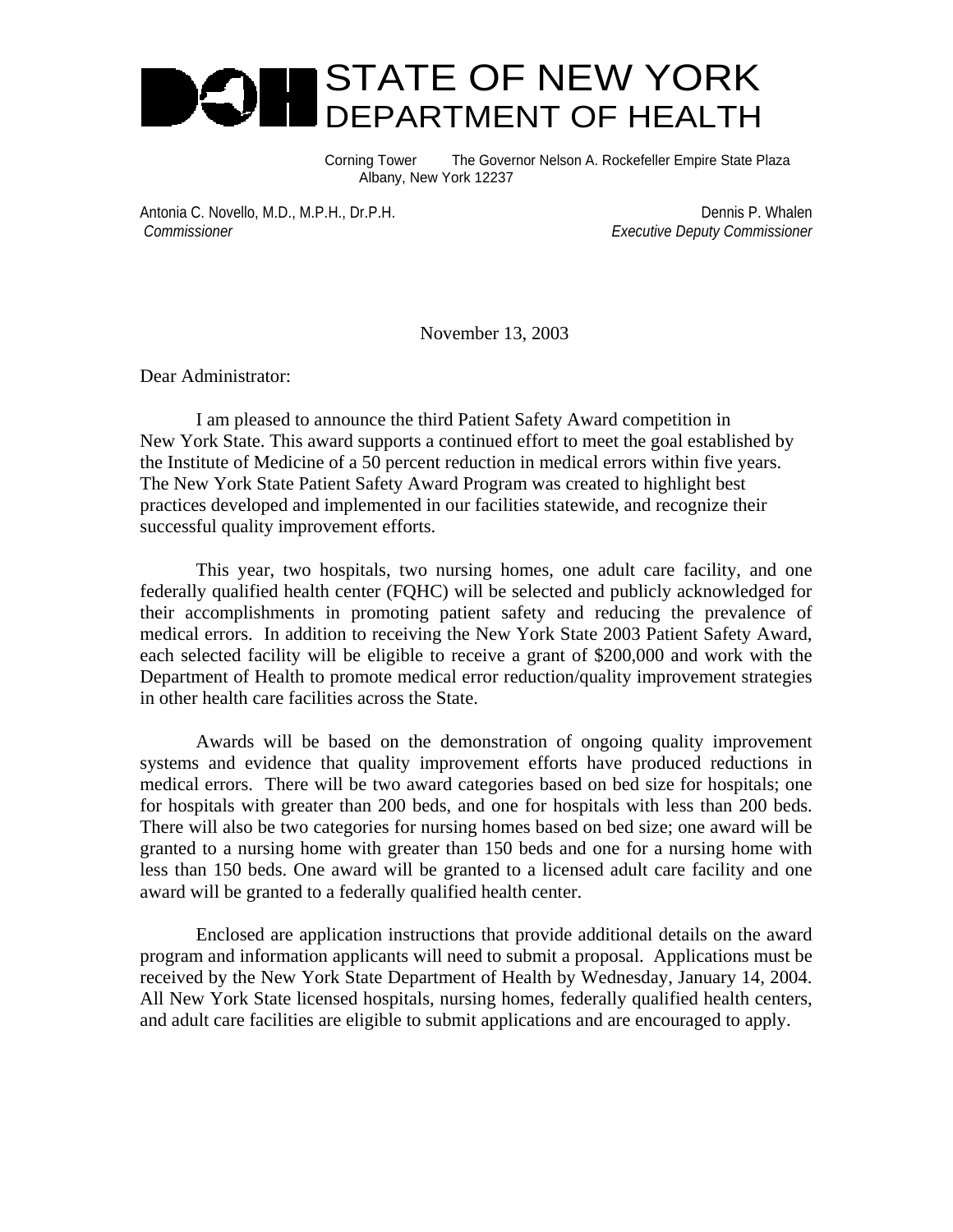If you have any questions regarding the award program or the application process, please contact: Cathy Blake, Director, Healthcare Quality Initiatives, Office of Health Systems Management, at 212-268-7093.

Sincerely,

Antonia C. Novello, M.D., M.P.H., Dr. P.H. Commissioner of Health

Enclosures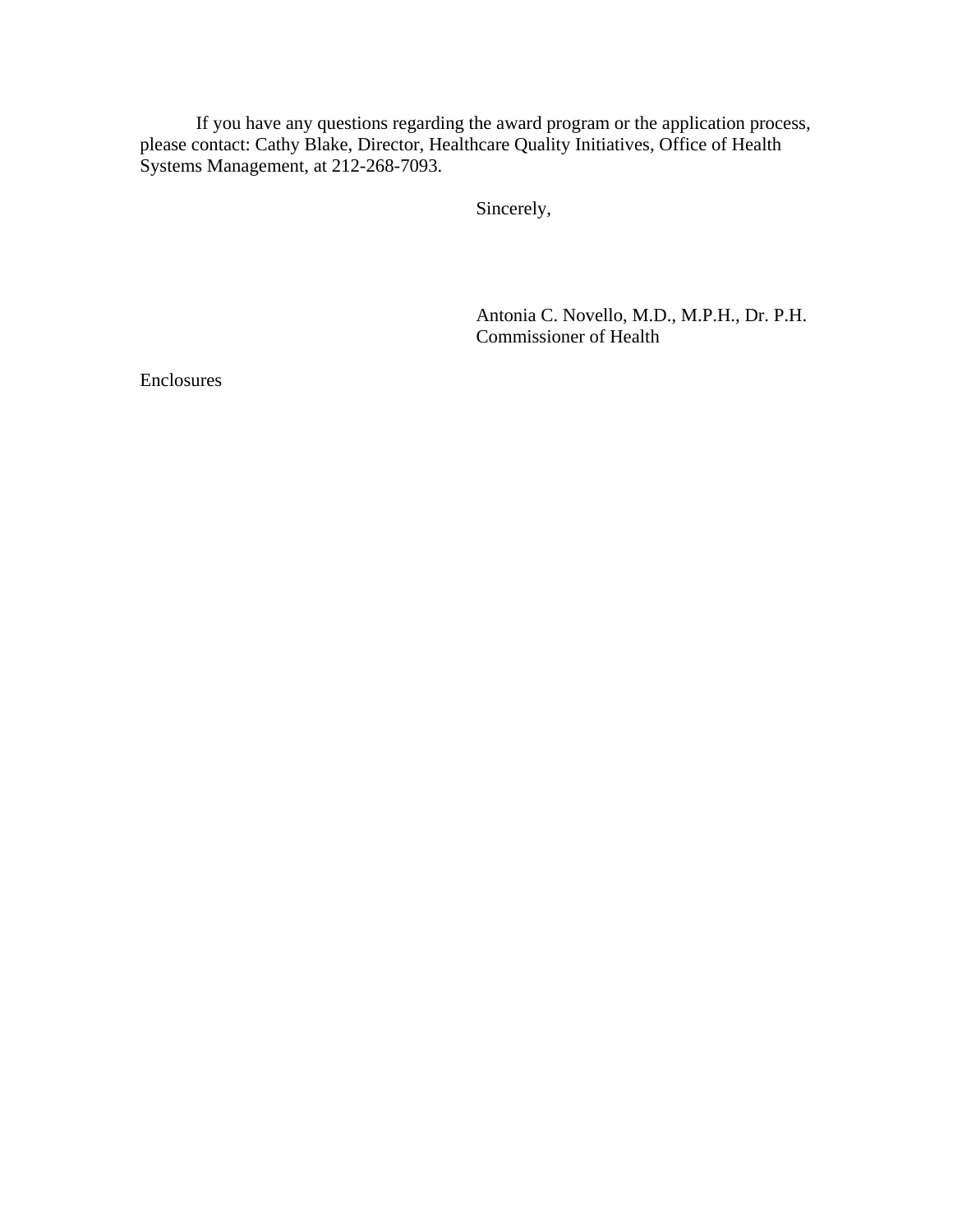#### **NEW YORK STATE PATIENT SAFETY AWARDS – 2004**

#### **I. INTRODUCTION**

intended to support the implementation of effective quality improvement/medical error reduction models statewide. The New York State Department of Health (Department) is petitioning New York State licensed hospitals, nursing homes, federally qualified health care centers (FQHCs) and adult care facilities for applications that demonstrate successful medical error reduction/quality improvement strategies. Six awards totaling \$1,200,000 will be granted to facilities that have implemented the most successful strategies. These awards are

#### **II. BACKGROUND**

Healthcare errors are a leading cause of morbidity and mortality in the United States established to improve the dissemination and utilization of successful error reduction strategies and promote their adoption statewide. (National Quality Forum consensus Report 2002, Institute of Medicine Report). The New York State Health Information and Quality Improvement Act was signed into State law by Governor George Pataki in October 2000 to focus attention on the problem of medical errors in New York State and generate solutions. The New York State Health Department is charged with developing a statewide health information center to collect, analyze, and disseminate quality improvement information (Title I). The Act also calls for the establishment of a Patient Safety Center within the New York State Department of Health to increase information available to patients regarding health care providers (Title II). The New York State Patient Safety Award is among the Department's initiatives

Manhattan created a dramatic reduction in medication errors, thereby substantially reducing risks to patients under their care. In the year 2002, the Department granted awards of \$200,000 to two hospitals that designed and implemented systems to improve patient safety in their facilities. Ellis Hospital in Schenectady demonstrated a substantial decrease in the incidence of deep vein thrombosis (DVT) in their surgical population. The Hospital for Special Surgery in

'indication' field on their medication order form. This resulted in a significant reduction in medication errors. In the year 2003, awards of \$200,000 were granted to four facilities for their outstanding efforts in improving the quality of care for their patients. Children's Hospital of Buffalo developed a comprehensive medication selection system and tutorial with competency exams for their house staff. The system included a requirement to complete an

approach resulted in an extraordinary reduction in re-admissions for their cardiac patients. Albany Memorial Hospital created a system whereby nurse case managers coordinated the full spectrum of care for patients with congestive heart failure. This comprehensive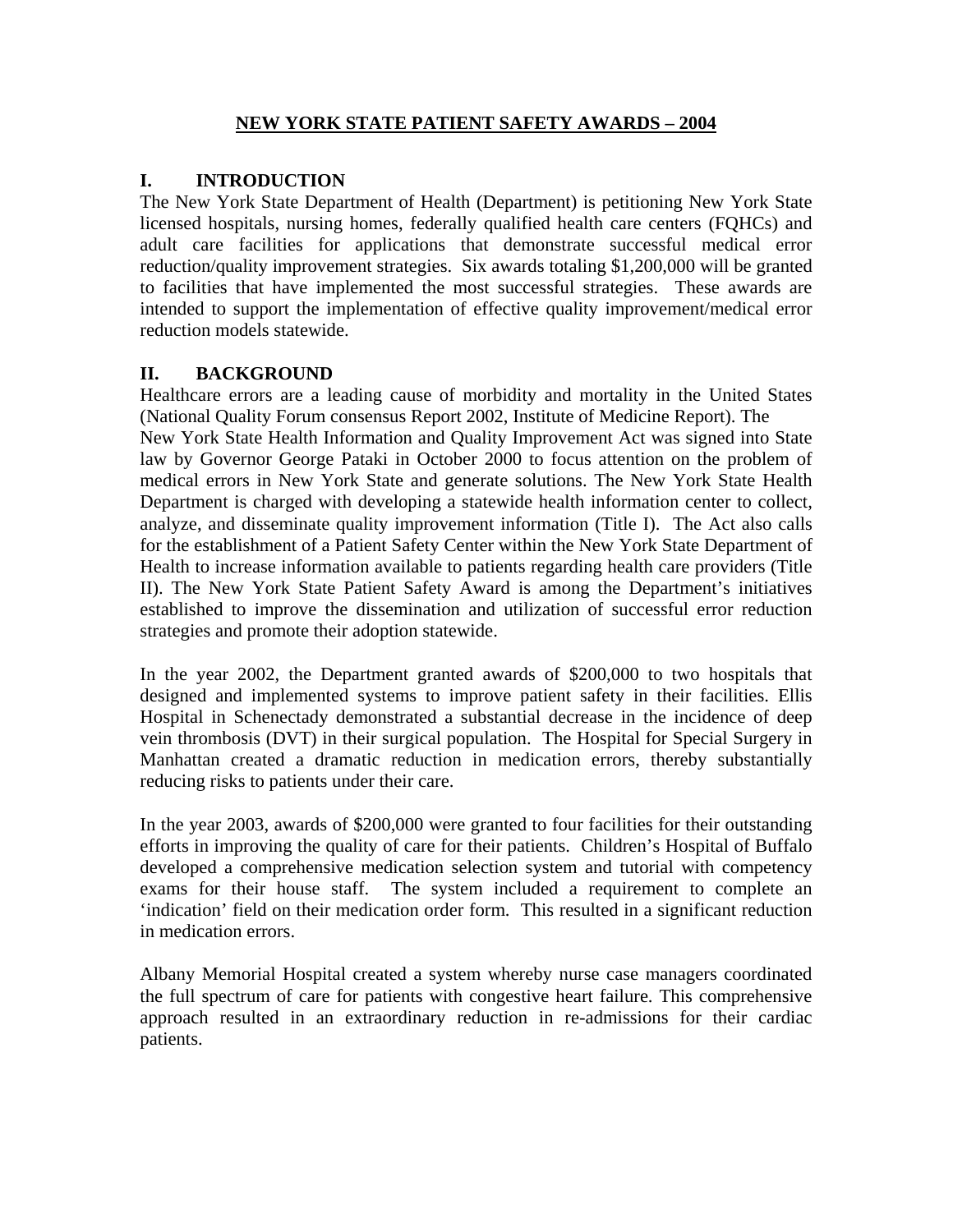United Health Services, Ideal Senior Living Center of Endicott, New York received a patient safety award for their detailed process improvement effort to reduce pressure ulcers in their residents. An interdisciplinary team was established to re-evaluate and re-assess all residents on a quarterly basis, resulting in substantial reductions in the incidence of pressure ulcers.

management of pediatric asthma patients and testing in adult diabetics. Significant improvements were demonstrated in these categories as a result of the creation of a diabetic registry, an interdisciplinary team approach to care, the development of clinical Sunset Park Family Health Center Network was recognized for implementing a number of successful interventions to improve clinical outcomes for their patients. The successful improvement areas included in this award recognition were expedited HIV testing, guidelines, and case management services for high risk patients.

### **III. OBJECTIVE**

reduction strategies. It is the intent of the Department to award two hospitals, two nursing homes, one federally qualified health care center, and one adult care facility in the amount of \$200,000 each for their continued risk reduction efforts. The results of these successful quality improvement efforts will be shared with facilities statewide and recommendations for replication and The Department recognizes that many hospitals, nursing homes, federally qualified health care centers, and adult care facilities have successfully implemented quality improvement/medical error implementation will be disseminated.

### **IV. ELIGIBLE APPLICANTS**

process of care and/or reduce medical errors. A direct relationship between the intervention and outcome must be demonstrated. Applicants must also demonstrate All New York State licensed hospitals, nursing homes, federally qualified health care centers (FQHCs) and adult care facilities are eligible to submit applications by Wednesday, January 14, 2004, to the New York State Department of Health. The application must detail previously implemented programs established to improve the continued integration of risk reduction strategies and an ongoing commitment to quality improvement activities in their facility.

Previous distributions of awards by the Department for similar initiatives will preclude the applicant's ability to receive a patient safety award.

Two hospitals, two nursing homes, one federally qualified health center, and one adult care facility will receive an award of \$200,000. Distinct categories of bed size will determine hospital and nursing home award distribution.

One award will be given to a hospital with over 200 certified beds and the other hospital award will go to a facility with 200 or less certified beds.

150 beds and the other nursing home award will be granted to a facility with less than 50 beds. 1One nursing home award of \$200,000 will go to a successful applicant with greater than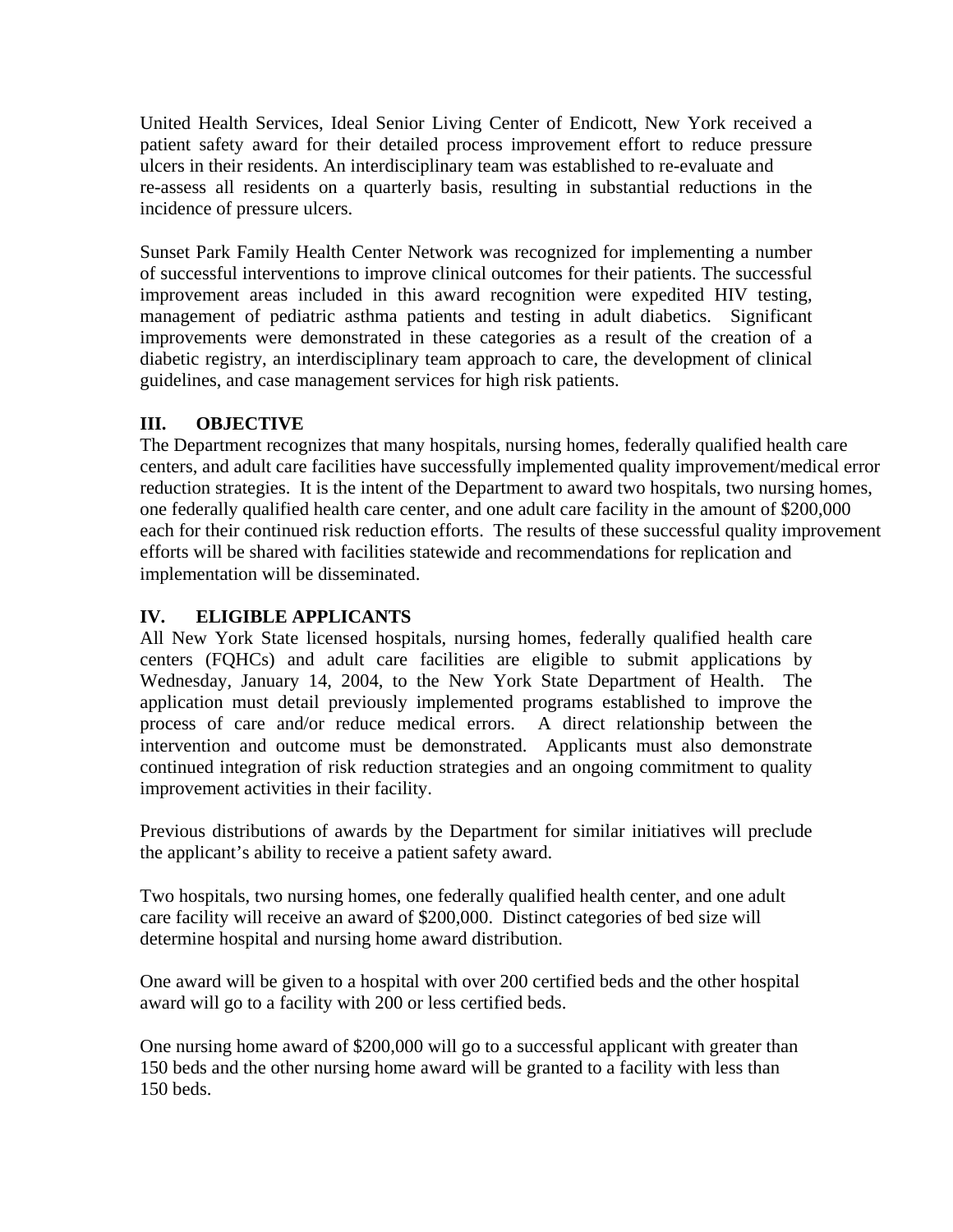There will be one award to a federally qualified health center (FQHC) and one award to a licensed adult care facility.

# **V. APPLICATION REVIEW PROCESS**

All applications will be reviewed using an objective rating system reflective of required items specified for each component. A two level review consisting of an internal Department panel and an external panel will be conducted in the evaluation of applications submitted.

## **VI. SUBMISSION CRITERION**

The original application bearing the signatures of the chief executive officer/president of each applicant organization and seven (7) copies with all attachments, must be received by close of business on Wednesday, January 14, 2004.

The applications should include the following:

- Name and address of facility, project by title and function, and contact persons;
- Number of certified beds (hospitals and nursing homes); patients served per year in FQHC and adult care facilities;
- Network or system affiliation;
- Analysis of target area, timeframe for development and implementation strategies, including barriers to success;
- A description of any formal process of identifying areas for error reduction/performance improvement initiatives;
- reduction efforts previously and currently implemented in your facility; • A detailed description of successful quality improvement and/or medical error
- milestones for evaluation, and benchmark improvement indicators; • Identification of measures used to determine effectiveness, standards and
- Explanation of protocol development and steps taken to implement quality improvement strategies;
- Data reflecting favorable results directly related to quality improvement/error reduction strategies; and
- Evaluation of outcomes and discussion of collaborative efforts and future goals for continued improvement activities.